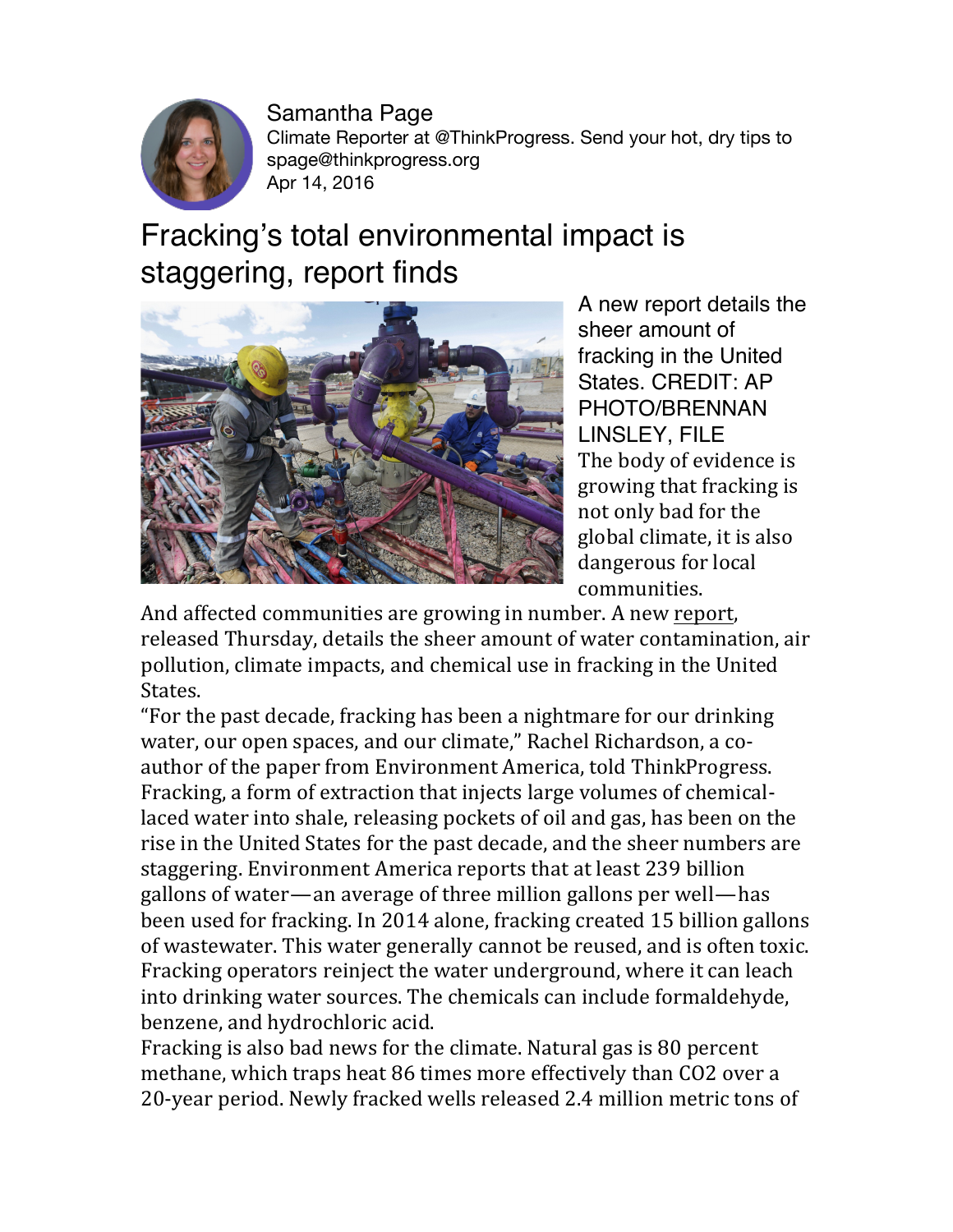methane in 2014—equivalent to the annual greenhouse gas emissions of 22 coal-fired power plants.



CREDIT: Dylan Petrohilos/ThinkProgress "Whether you are already on the front lines of fracking or are simply worried about your children having a safe future, the numbers don't lie," Richardson said. At this point, more than a thousand square miles of the country have been disturbed by fracking activity, the report says, with 137,000 fracking wells drilled or permitted across more than 20 states. "I think the report paints a frightening picture of fracking's

harms," Richardson said. "A lot of these harms are things that people living on fracking's front lines are experiencing first hand."

It's not just humans who are being impacted. In one area of Wyoming, the mule deer population has fallen by 40 percent in the past 15 years coinciding, the report says, with a fracking boom in the Pinedale Mesa region.

The detrimental results of fracking are borne up by a slew of stories and lawsuits documenting the practice's impact on local communities. Two families in Pennsylvania were awarded more than \$4 million in March—ending a seven-year legal battle against a fracking company they said contaminated local water sources. Last summer, a Texas man was severely burned after methane, allegedly from nearby fracking, caused an explosion in his well shed. Meanwhile, in Oklahoma, earthquakes are on the rise, and at least one woman is suing a local oil and gas company for damages from injuries incurred during an allegedly fracking-related earthquake.

Last summer, scientists in Texas found elevated levels of cancer-causing chemicals in the drinking water in one of the state's major fracking regions.

Moreover, fracking just one part of a growing phenomenon that is